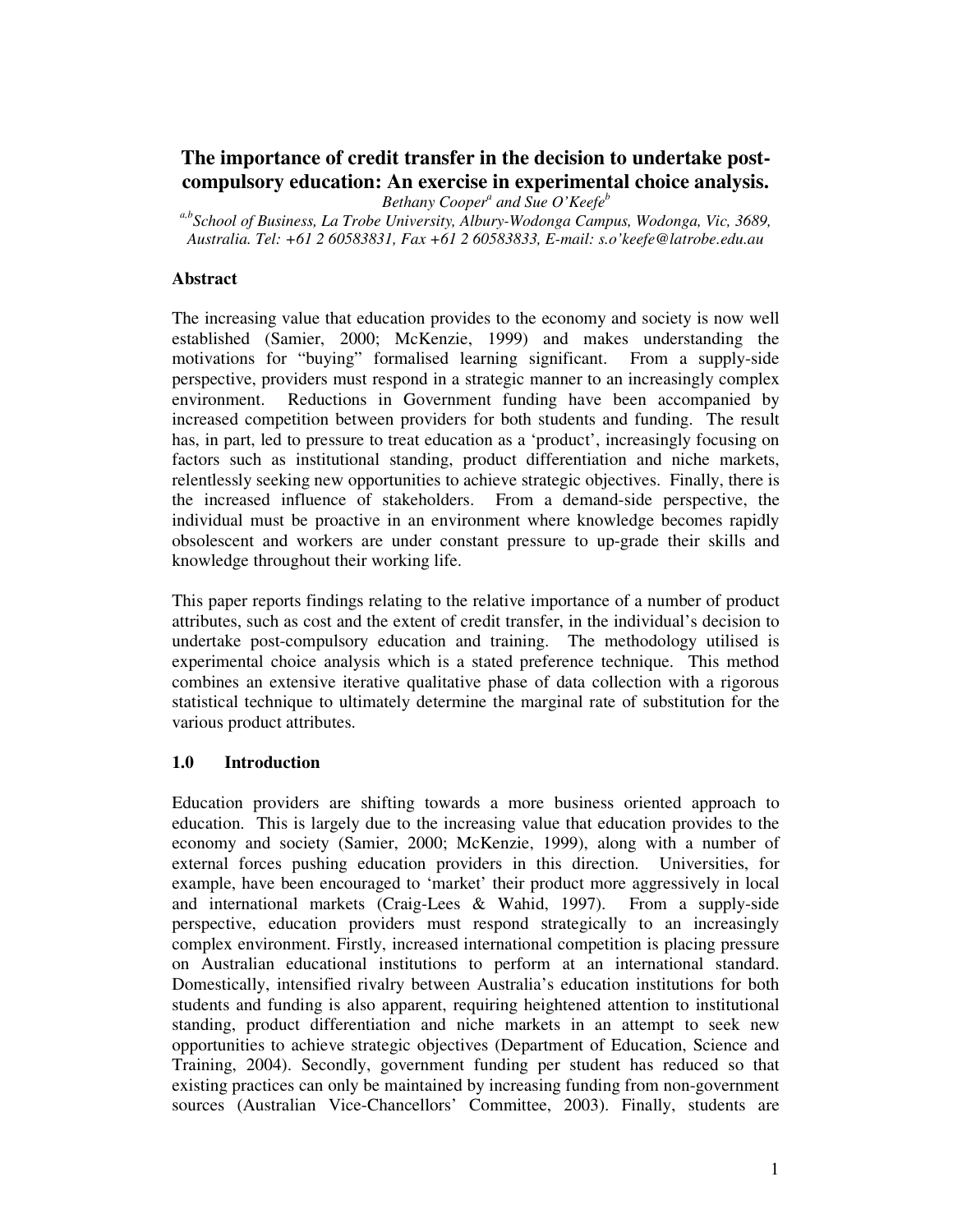increasingly seen as clients, especially in a fee-paying culture, and student preferences are driving changes to academic programmes (Murdoch University, 1997; DEST, 2004).

In this context, education providers must develop strategies to stay competitive and maintain and increase their market share. To this end, whilst most growth has been in the number of domestic undergraduates, there is still significant potential for growth in the domestic postgraduate sector (DEST, 2004). Education providers themselves are able to set the fees for postgraduate courses in a much less regulated environment than that of undergraduate courses, making the postgraduate sector a significant source of potential revenue for organisations. It therefore appears that there is value in education providers focusing on creating postgraduate courses that are more attractive to students.

Rising demand for education has been associated with increased rhetoric about the importance of education as a vehicle to cope with the constant change that characterises the contemporary work environment (Shaw *et al.*, 2001; Maglen & Shaw, 1999; Dawkins, 1988). In this context, Australians increasingly perceive higher education as an effective future investment (DEST, 2004). This is evidenced in the increasing demand for postgraduate education (Murdoch University, 1997; Australian Bureau of Statistics, 2004).

Thus, there is a need for more informed marketing of postgraduate course offerings since the success of efforts to market any product depend, in part, upon a sound understanding of the factors that influence the pre-purchase decisions. Accordingly, understanding the motivations for "buying" formalised learning products is crucial. Moreover, given the trend towards 'life long learning' (McKenzie, 1999), comprehending the impetus for repurchase behaviour should prove particularly useful at a policy making level. This paper presents initial results of a study that draws upon the marketing discipline to more fully understand the drivers of student 'purchase' and 're-purchase' decisions.

The paper itself is comprised of six parts. Part two presents a synthesis of the literature pertaining to the concept of lock-in and loyalty programs and specifically addresses these concepts in the context of education. In part three the paper explores an empirical approach known as choice modelling, which is used to examine the consumer's decision making process. The experimental design of this choice experiment is analysed in part four and the findings are presented in part five. Subsequently, part six proffers a number of suggestions for future research before ending with some brief concluding remarks.

### **2.0 Literature Review**

As competition increases, or as market growth decreases, organisations are more likely to focus on retaining existing customers. A persistent theme in this strand of literature suggests that customer retention is a reliable strategy for achieving superior performance (Fornell & Wernerfelt, 1987; Peters, 1988; Reichheld & Sasser, 1990). Interestingly, consumers who are 'locked-in' will ultimately engage in repurchase behaviour. Lock-in arises when switching costs become so high that it is too costly for the consumer to change over to an alternate product/service (Shapiro & Varian,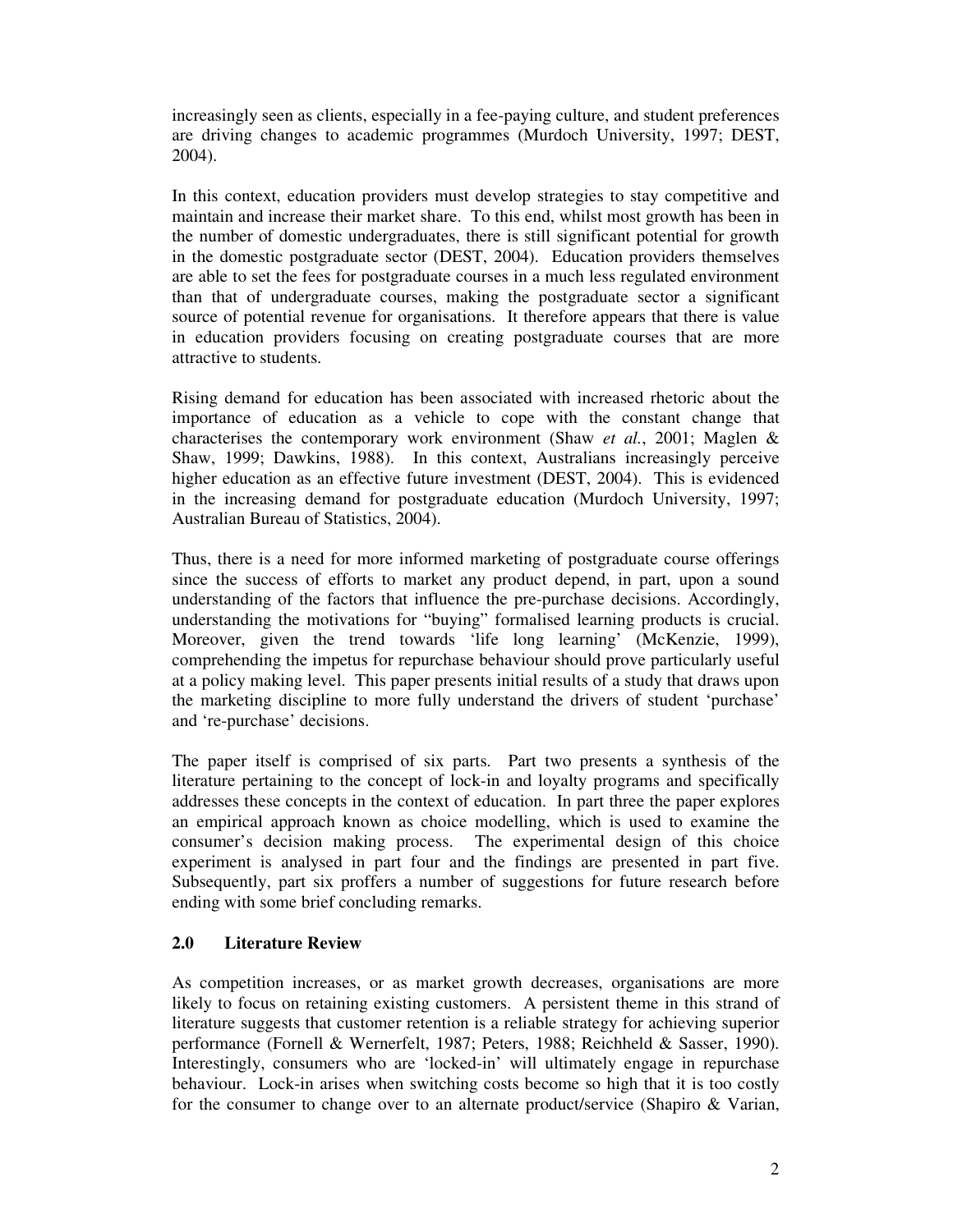1999). Lock-in confers an extensive competitive advantage on organisations that know how to take advantage of it, and arises in two broad forms. Firstly, there is a dimension to lock-in that emanates from 'learning and habituation' (Barnes *et al*., 2004), which has been termed 'behavioural lock-in'. Notably, behavioural lock-in does not arise through a firm's marketing strategies, rather, it simply evolves from the process of purchasing and consuming a product/service with a particular supplier.

Alternatively, 'artificial lock-in' can be achieved through implementing marketing strategies that deliberately increase customers' switching costs and hence encourage repurchase behaviour. Loyalty programs are becoming an increasingly effective strategy of lock-in within this genre of strategy. In this instance, sellers reward their customers for repeat purchases in order to gain customer loyalty. Essentially, the incentives from the loyalty program become a product attribute that adds value to the offering. The challenge for marketers is to identify those incentives that the customer values, thereby, can potentially creating switching costs.

There are two mechanisms by which loyalty programs create switching costs. Firstly, if a customer changes their supplier they may forfeit certain credits. Secondly, there are certain benefits, such as preferential service, that are based on cumulative usage. In this case, the switching costs would be loosing these benefits (Shapiro & Varian, 1999). Loyalty programs provide a vehicle for firms to manage switching costs. Firms are able to alter the structure of artificial lock-in to prevent customer defection. More specifically, examining consumption patterns and preferences can reveal when to implement particular incentive programs in order to induce higher switching costs and ultimately encourage repurchase behaviour (Lee *et al*., 2001).

Several educational institutions have employed loyalty programs in an attempt to 'lock-in' their undergraduate students to complete postgraduate education at the university (Black, 2004); that is, to encourage students to engage in repurchase behaviour. More specifically, reducing a postgraduate student's study load by offering 'credit' in certain subjects to graduates of the particular university, is a widespread practice. Therefore, by employing 'credit' as a proxy for loyalty programs (artificial loyalty) it will offer us one approach to empirically analyse the significance of these programs as a marketing strategy to retain undergraduate students. More specifically, in the context of this research we use the term 'credit' to represent the number of subjects that a graduate will not have to complete in a postgraduate course if they choose to continue at the same university.

Numerous retrospective studies have purported to analyse consumer behaviour in the education sector (Kilpatrick, 2001; Soutar & Turner, 2002). However, the existing studies of educational choice (see, for instance, Dubas & Strong, 1993; Moogan *et al.*, 2001; Tarasewich & Nair, 2000; Zufryden, 1983), do not consider the trade-offs between different product offerings that individuals make during the decision process.

A technique that offers a more realistic insight into the student's decision to engage in repurchase behaviour would enhance our comprehension of consumer behaviour. More specifically, a study which employs an approach that enables empirical analysis of the influence of current retention strategies, namely loyalty programs, on the undergraduate student market as they pertain to postgraduate education appears to be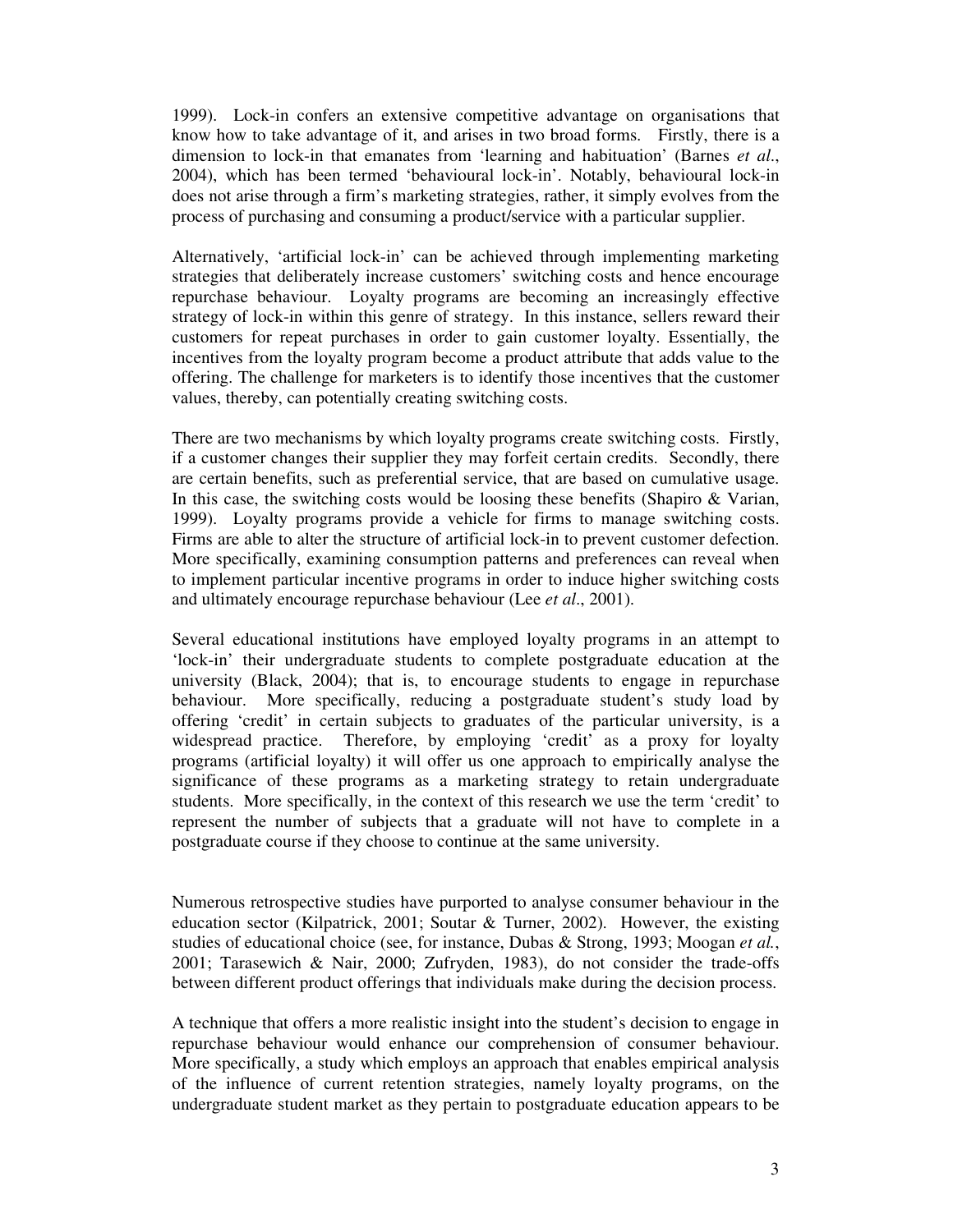warranted. Thus, our research strives to address the question, 'Do loyalty programs (i.e. credit transfer) influence the individual's decision to undertake post-compulsory education and training?' This paper now examines the workings of Choice Modelling, before presenting some empirical results.

## **3.0 Methodology: Conjoint Analysis and Choice Modelling**

Given the level of complexity inherent in both the 'product', which is postgraduate education, and in the individual's decision-making process, it seems that some form of multi-variate analysis (MVA) will be a useful vehicle for addressing the research question. MVA is defined as '[a]ny simultaneous analysis of more than two variables…" (Hair *et al*., 1998). More specifically, a methodology that can measure the influence of several product attributes, relative to the graduate's decision to engage in further education would reside within this group of techniques.

According to Hair *et al.* (1998), conjoint analysis is a multivariate technique employed to comprehend the way in which respondents form preferences for products, services, or ideas. Wittink *et al*. (1994) recognise that conjoint analysis differs from alternate multivariate techniques in that it takes a decompositional approach, it is flexible in terms of relationships between dependent and independent variables, and has the capacity to estimate utilities at the individual level. Consistent with consumer decision theory, consumers make decisions based upon the product's attributes (Kaul  $\&$  Rao, 1995). The aim of conjoint analysis is to statistically unbundle these attributes and assign the part-worth utilities to them.

According to Caroll and Green (1995), Choice Modelling (CM) has its origin in conjoint analysis, which is derived largely from the theoretical contributions of Luce and Tukey (1964), Kruskal (1965), Roskam (1968), Carroll (1969; 1973) and Young (1972). Interestingly, CM was introduced into the marketing literature by Louviere and Hensher (1982) and Louviere and Woodworth (1983). In recent years, several applications have aimed to estimate the value of environmental and recreational goods (see, for instance, Opaluch *et al.,* 1993; Adamowicz *et al*., 1994; Rolfe & Bennett, 1996; Boxall *et al*., 1996; Adamowicz *et al*., 1998; Hanley *et al*., 1998; Morrison & Bennett, 2000). However, there is a limited number of this type in the education sector.

From an academic perspective, CM is a valuable research technique that may be used to empirically examine theoretical hypotheses of choice behaviour (Huybers, 2003). More specifically, it can be applied to determine the influence of particular attributes on consumer choice. From a management perspective, CM can also be of value. For instance, education providers can use this method to analyse the attractiveness of their 'product', namely postgraduate courses, to existing and new target markets. The perceived relative importance of postgraduate education and its attributes can be determined using this method.

# **4.0 Experimental Design of this CM**

This research generally followed the experimental design process used by Lockwood and Carberry (1998), involving focus interviews, focus groups and survey pre-testing.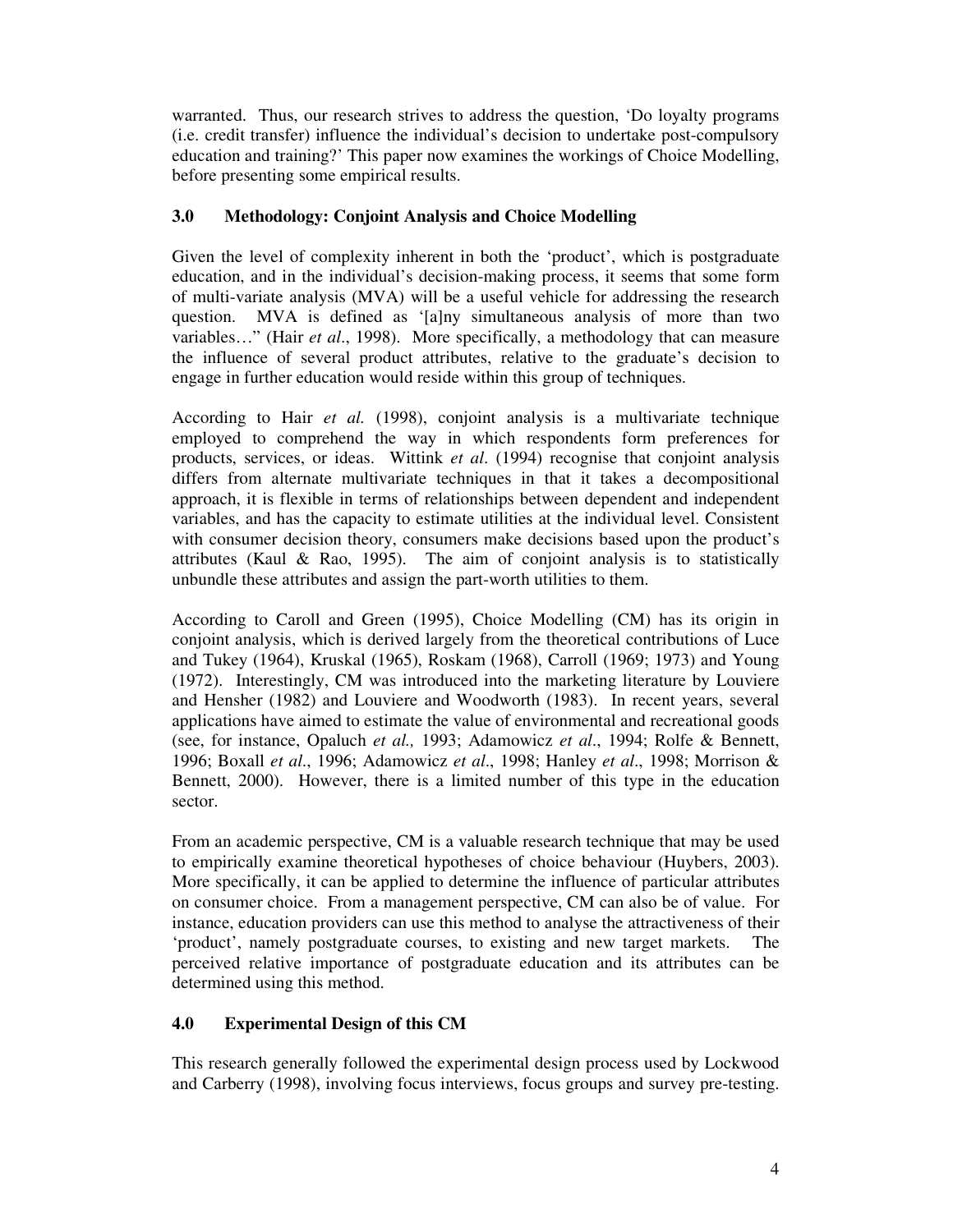It was anticipated that this process would reveal the relevant attributes of the 'product', a postgraduate course.

A group of *a priori* attributes and levels were developed from discussion with undergraduate students from various schools and year levels at regional and metropolitan campuses of a selected university. More specifically, a total of 20 semistructured interviews were conducted with students to ascertain the appropriate product attributes. To refine the attributes and levels, two focus meetings with additional students were subsequently conducted. The attributes considered to be most significant to potential buyers of postgraduate education included the price of the course and the number of subjects received on credit in the course. A survey was designed using the information obtained in the interviews and focus groups. To ensure that the choice experiment and accompanying socio-economic questions in the survey captured the pertinent information in a suitable format, a pilot sample of 25 was distributed. Ultimately, the survey sample of the study comprised 274 respondents.

Notwithstanding the potential problem of colinearity between price and payment method, the price attribute was the least difficult to communicate in the choice task. The survey specified that the price of the course was the amount paid by graduates per annum, to complete the postgraduate course presented in the scenario. In addition, the survey specified that the course had a deferred payment option (HECS/PELS). The price range was developed by, initially, taking the lowest and highest price values that students were prepared to pay per year for a postgraduate course [\$5,000 to \$20,000]. The ultimate range was set just outside these two values in line with the observation by Hair *et al*. (1998) that levels should be expanded to encourage a choice response. Thus, \$4,500 per year was taken as the lower bound and \$20,500 as the upper bound. Six evenly spaced levels were selected to develop the stimuli and were confirmed by the price points commonly mentioned by participants.

The second attribute was the number of subjects that existing graduates of the university would gain as credit if they complete postgraduate studies at the particular university; that is, the student would not have to complete particular subjects if they were a former student. The credit subject attribute proxies a hypothetical loyalty program implemented by the university. The 'credit' range, being the number of credited subjects, was developed from the feedback by participants in the focus groups. The minimum was 'zero' credit subjects, as some students indicated that credit would not act as an incentive to undertake a postgraduate course at the university. Alternatively, other students claimed that the more credit subjects the university offered the more attractive the course would become. Nevertheless, when developing the range of this attribute it was important to consider that the hypothetical course would be of one year's duration, comprising of eight subjects, and the range would need to evoke a response and remain plausible. Accordingly, the range began at 'zero' and again six evenly spaced levels were used to maintain reasonable balance across attributes and minimise potential biases from this source (see, for instance, Wittink *et al*., 1994).

The most important and relevant attributes employed in the choice sets were only two of a number of identified influences over the students' decision to 'buy' a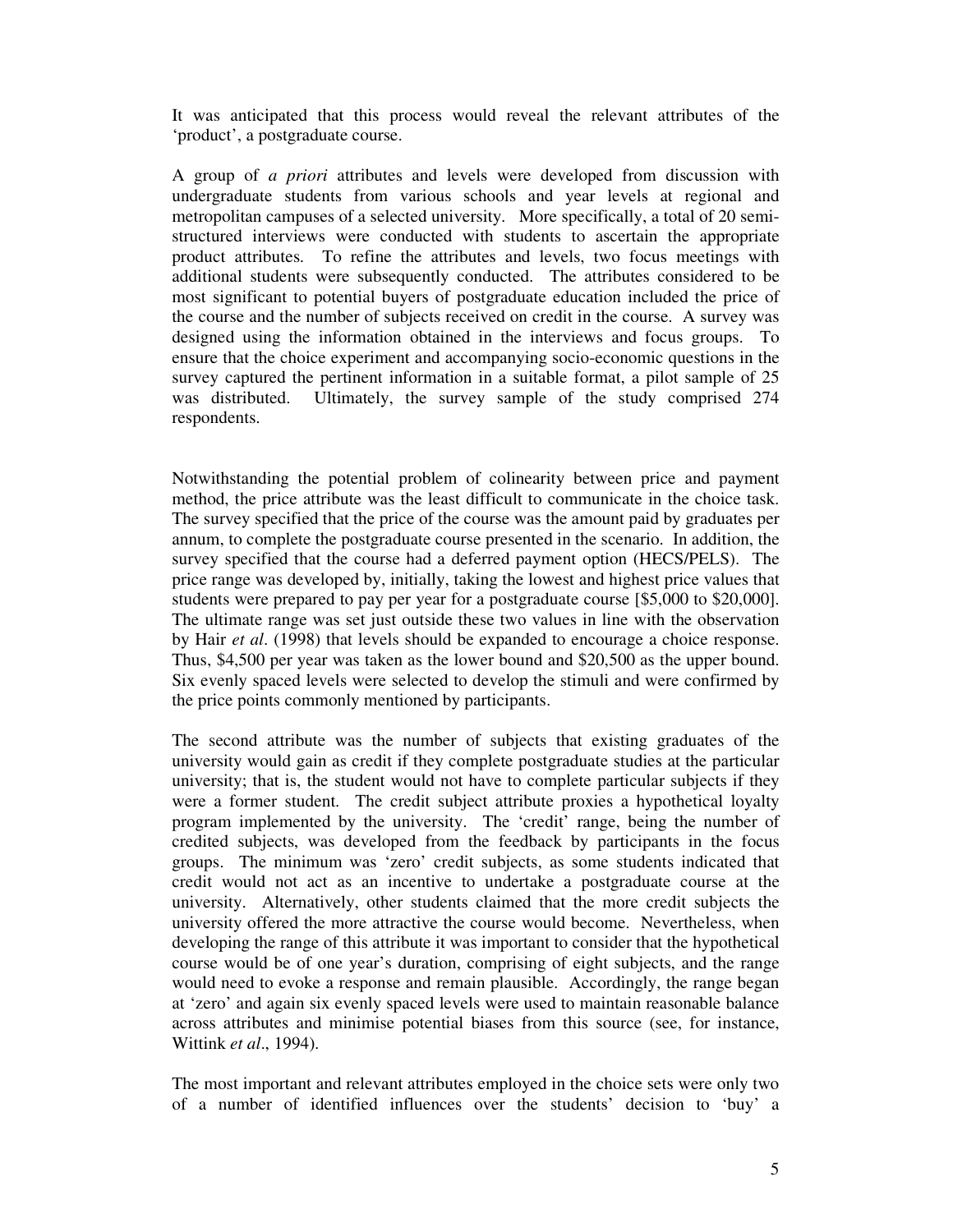postgraduate course. Eight other product attributes were commonly significant to respondents. For the choice experiment to effectively manipulate the two selected attributes, these remaining attributes were presented to respondents and held constant at the time of the survey.

### **5.0 Findings of this CM**

### *Coding of variables and the base-case scenario*

In order to develop a model of buyer behaviour in the current context, the choice attributes were coded for regression. In this instance, the *status quo* or base option implied that the respondent would not be prepared to buy either of the options presented. Clearly, if the participant chooses not to buy either option, they pay nothing and they do not receive any subjects on credit. Thus, the base-case scenario was defined as a zero price and zero subjects received on credit.

The coding of the attributes is summarised in Table 5.1.

| Variable/Constant | <b>Definition</b>                            | Coding                                                      |
|-------------------|----------------------------------------------|-------------------------------------------------------------|
| <b>PRICE</b>      | The price $(\$)$ of the course per<br>annum. | \$4,500; \$8,000; \$11,000;<br>\$14,000; \$17,000; \$20,500 |
| <b>CREDIT</b>     | Number of subjects received as<br>credit.    | $\vert 0, 1, 2, 3, 4, 5 \vert$                              |
| C <sub>1</sub>    | Alternative<br>Specific<br>Constant<br>[ASC] | Constrained to be equal across $V_1$<br>and $V_2$           |

#### **Table 5.1: Definition and Coding of Variables**

A basic multinomial logit (MNL) model was developed using equation 5.1. The specialised software package '*LIMDEP'*, which is designed to analyse limited dependent variables, was used to conduct the analysis. The following specifies the indirect utility functions specified for the basic linear model:

| $V_1 = C_1 + \beta_1$ Credit + $\beta_2$ Price |         |
|------------------------------------------------|---------|
| $V_2 = C_1 + \beta_1$ Credit + $\beta_2$ Price |         |
| $V3 = \beta_1$ Credit + $\beta_2$ Price        | $[5.1]$ |

A t-test of the two ASCs in the basic linear model revealed no significant differences at the 1% level. Accordingly, the ASCs were constrained to be equal across  $V_1$  and V2. The resulting linear model is henceforth referred to as Model 1.

The coefficients for the credit and price attributes in Model 1 proved significant at the 1% level or better, with signs that met *a priori* expectations. The model explains approximately 17% of the variation in the data, which is regarded as adequate for this type of model. According to Hensher and Johnson (1981), Rho 2 values of between 0.2 and 0.4 are typically regarded as a good fit of the data in choice analysis.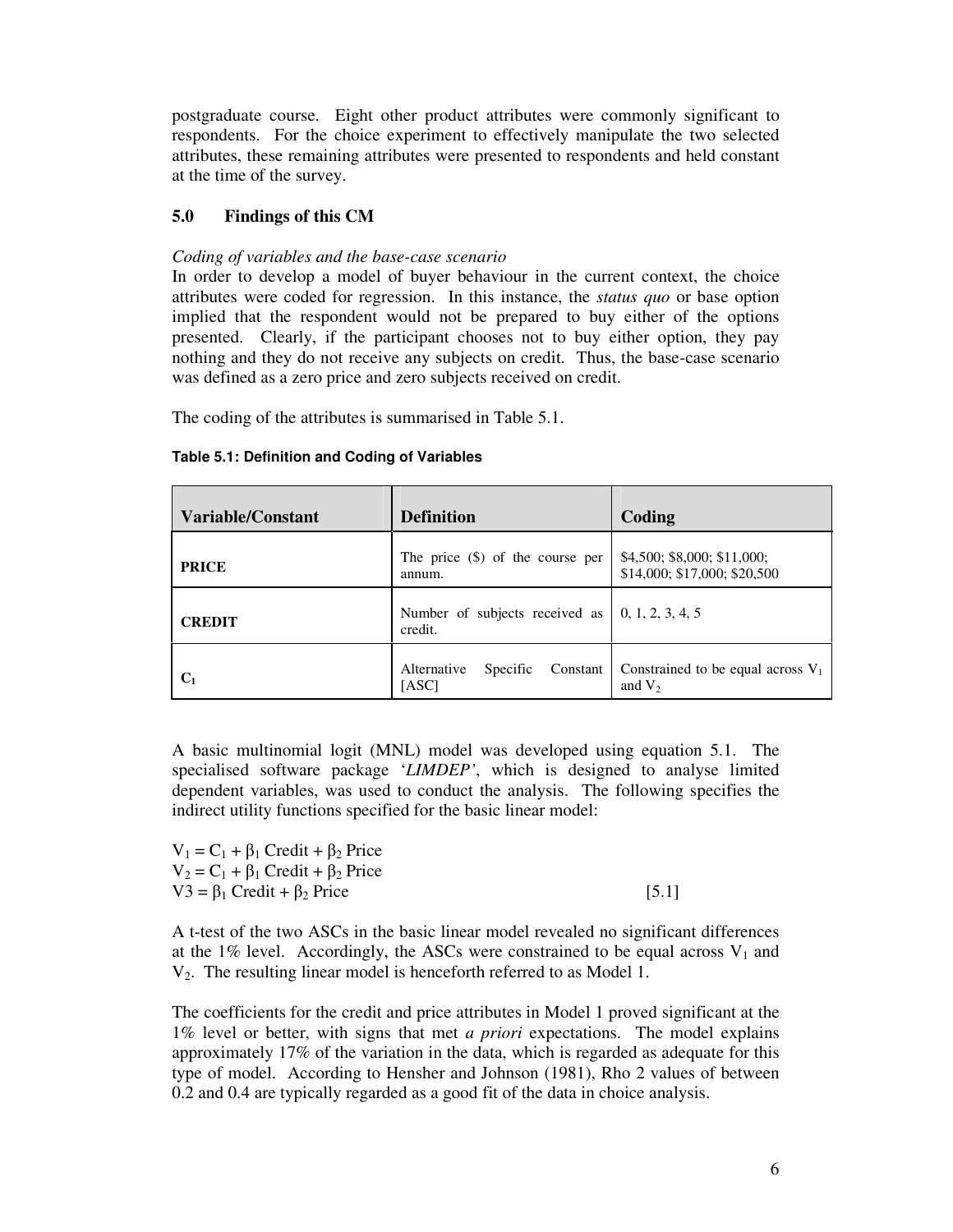Moreover, a chi-square statistic can be derived by employing equation 5.2, and to comment on the overall significance of the model.

$$
\chi^2 = -2 \left[ Lr - Lu \right] \tag{5.2}
$$

In this instance, the chi-square statistic exceeds the critical value of  $9.210<sup>1</sup>$ , thus the null hypothesis that the model is insignificant is rejected. Additional details of the model are reported in Equation 5.3.

An assumption of independence applied to irrelevant alternatives [IIA] underlies the MNL model. Therefore, this type of study requires that violations of the IIA property be tested. In this instance, the Hausman and McFadden (1984) test was employed. Basically, comparisons are conducted between a full multinomial model and a model with an alternative removed. If the parameter estimates do not vary significantly across the two models, the IIA assumption holds. In this case, the test indicated that no significant violations of IIA occurred at the 1% level.

The theoretical validity of the MNL models is founded on two observations. Firstly, the overall significance of the models, generated using chi-square, supports the theoretical validity. Secondly, the degree to which independent variables meet *a priori* expectations and are significant can also act as a means of assessing theoretical validity (Morrisson & Bennett, 2000). Notably, the basic linear model fulfils these criteria.

$$
Model 1 = -0.852 - 0.128E-03(price) + 0.335(credit)
$$
 [5.3]

Model 1 indicated that the PRICE attribute was negative and significant. Put differently, increasing PRICE increases the probability of a student choosing the 'No Study' option. Conversely, the CREDIT attribute was both significant and positive. That is, increasing the CREDIT (subjects received on credit as a consequence of being an ongoing student of the university) decrease the probability of a potential student selecting the 'No Study' option.

#### **6.0 Limitations, Future Research and Concluding Remarks**

It is important to acknowledge that whilst several implications have emanated from our empirical analyses, a number of limitations exist. For instance, this study was confined to one university, thus, future research may draw a wider sample to gain a broader representation of the student market. Moreover, whilst this study employed 'credit' subjects to measure the effectiveness of artificial loyalty, it is important to note that there exists additional elements of lock-in, that circumscribe the graduate's decision to continue postgraduate education at the same university. From a marketing perspective, offering 'credit' to former graduates appears to be an effective strategic approach to retaining students. However, from a pedagogical perspective, this may raise several issues of concern. Finally, it is important to recognise that CM is a stated preference method. Therefore, data is collected in a hypothetical market, which does not offer certainty in actual choice behaviour (Diamond & Hausman, 1994).

The critical value used here was  $\chi^2$   $\alpha$ =0.01. The degrees of freedom is equal to the number of restriction in the model, in this case 2.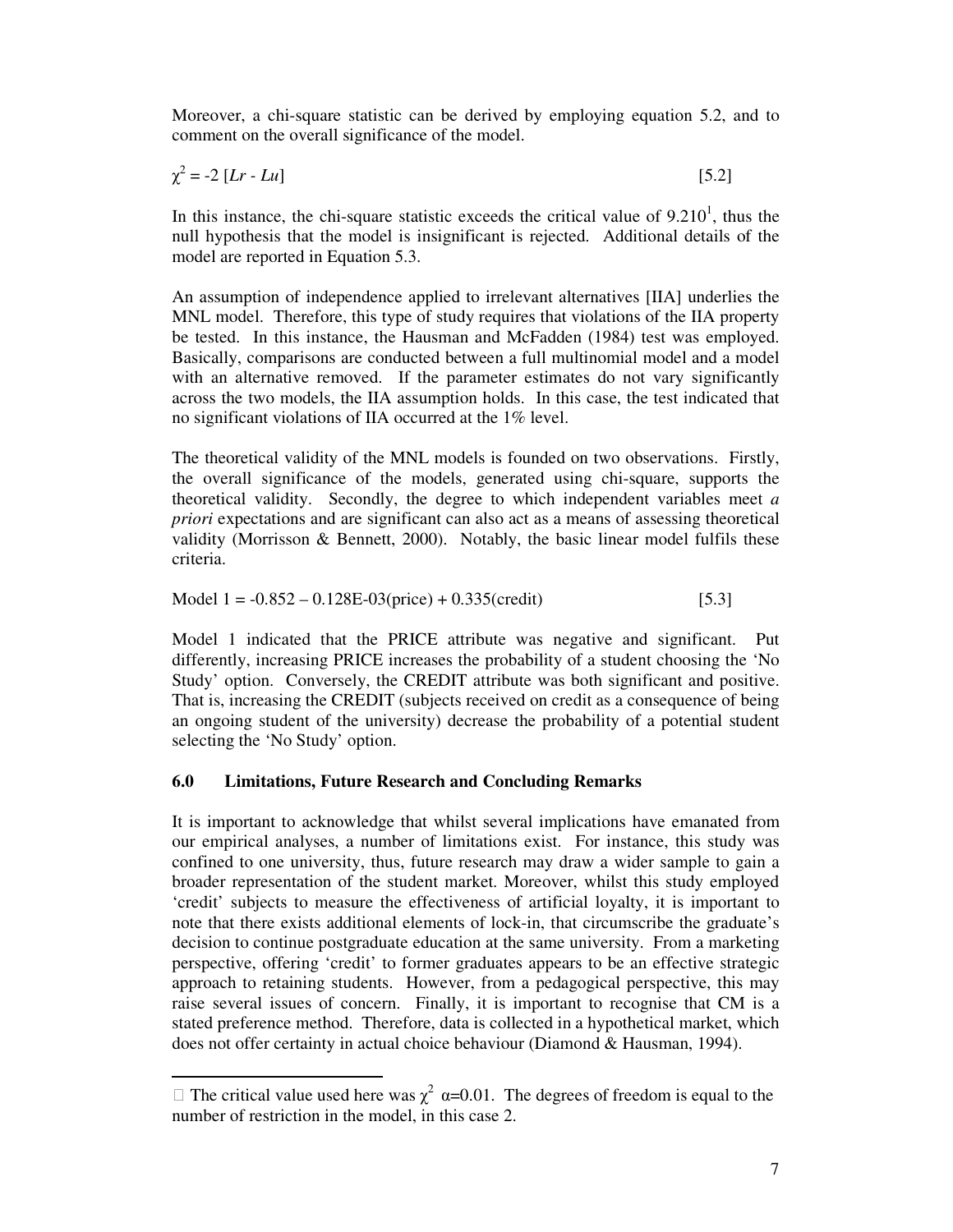In sum, this paper has applied some of the basic tenets of the marketing discipline to examine the drivers of individual choice to 'repurchase' in post graduate programs. Findings support the notion that individuals can be encouraged to repurchase by the application of appropriate 'loyalty programs'. Moreover, individuals trade-off such loyalty programs against price in their decision analysis.

These results offer education providers with a valuable insight into the decisionmaking process of students pertaining to postgraduate education. Specifically, analysis of the CM reveals that 'credit' acts as a significant incentive for graduates of the university to complete postgraduate studies at the particular university. This indicates that there may be some value in universities offering 'credit' in postgraduate subjects in an attempt to retain graduates or structuring undergraduate offerings to better facilitate this option. Alternatively, education providers may place a focus on developing postgraduate courses that better integrate and recognise undergraduate learning in an attempt to enhance their postgraduate education customer base.

Notably, this study was limited to analysing the influence of only two product attributes, namely price and credit transfer, on the student's decision to engage in repurchase behaviour. Future research may gainfully employ the basic linear model to further investigate the student's decision-making process. More specifically, various socio-economic variables of the respondents could potentially be included in the choice experiment in an attempt to identify the influence of factors such as age, gender, and location on the student's purchase decision. Further, empirical evidence suggests that a customer's continued patronage is an expression of their satisfaction with the service (Ballantyne, 1992). It may be enlightening to examine the possible links between satisfaction and repeat purchase in this context.

The current study related particularly to post-graduate education, but could also be applied to investigate the VET decision context. More specifically, there is ample scope to utilise CM in an attempt to determine the individual's willingness to pay in the context of alternative education products. For instance, identifying the trade-offs made for particular training programs would prove particularly useful in assisting organisations implement successful training programs.

#### **References**

Adamowicz, W. and T. Horbulyk. (1994). The Role Of Economic Instruments To Resolve Water Quantity Problems*, Canadian Journal Of Agricultural Economics* 44: 4, 337-344.

Adamowicz, W., Boxall, P., Williams, M. & Louviere, J. (1998). Stated Preference Approaches For Measuring Passive Use Values: Choice Experiments And Contingent Valuation, *American Journal Of Agricultural Economics,* 80, 65-75.

Australian Bureau Of Statistics (ABS). (2004). Measuring Human Capital Formation For Australia: A Lifetime Labour Income Approach, *33th Annual Conference Of Economists,* Sydney.

Australian Vice-Chancellors' Committee (AVCC). (2003). *Higher Education* Reforms, www.avcc.edu/policies\_activities/education\_review/, May 29<sup>th</sup> 2004.

Barnes, W., Gartland, M. & Stack, M. (2004). Old Habits Die Hard: Path Dependency And Behavioural Lock-In*, Journal Of Economic Issues*, 38:2, 371.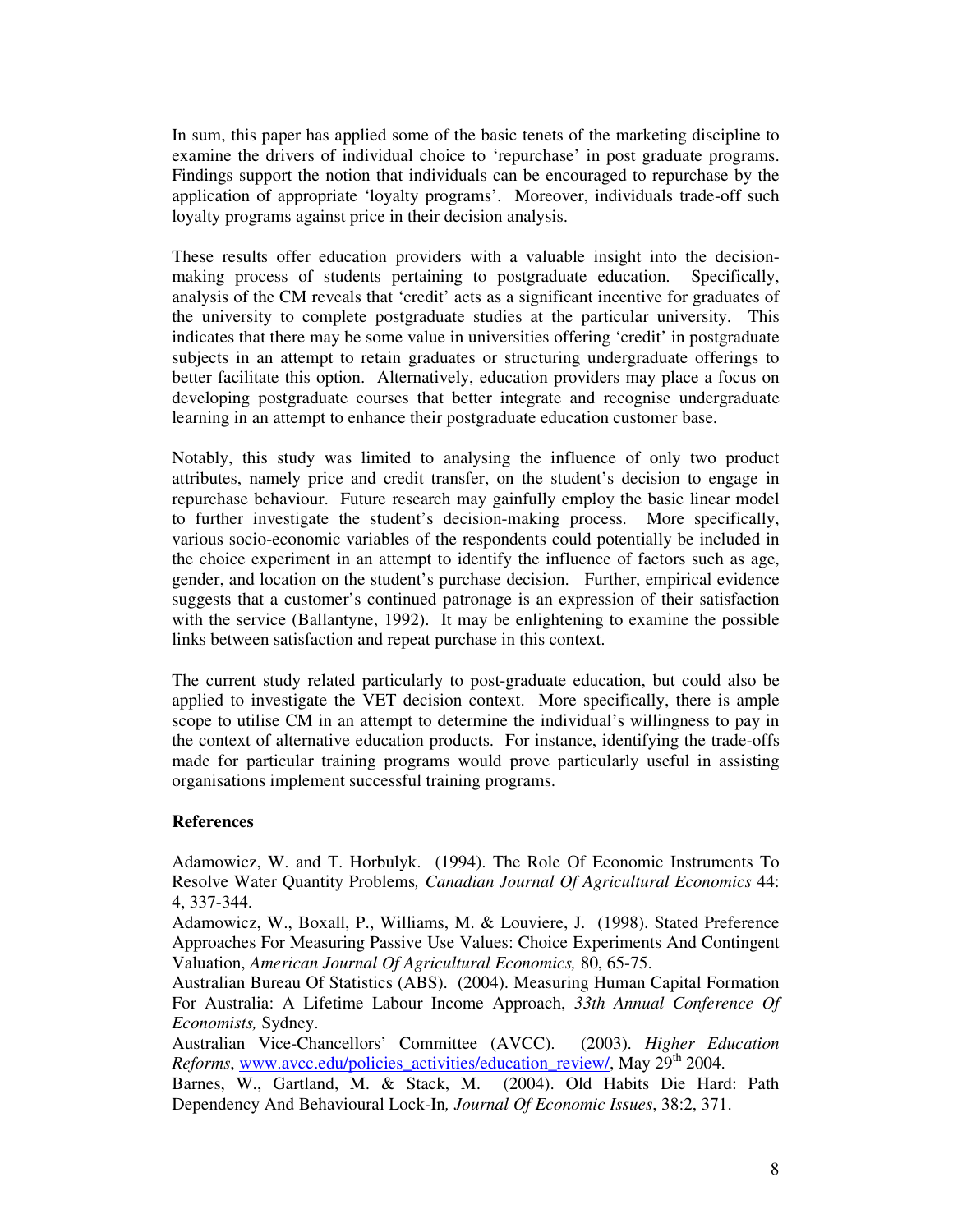Black, J. (2004). Strategies: Improving Your Success Rate, *College And University*, Vol.79, Iss.3, Washington.

Boxall, P., Adamowicz, W., Williams, M. Swait, J. & Louviere. (1996). A Comparison Of Stated Preference Approaches To The Measurement Of Environmental Values, *Ecological Economics*, 18, 243-253.

Caroll, J. D. (1969). *Categorical Conjoint Measurement*, Annual Meeting Of Mathematical Psychology, Ann Arbor, August.

Carroll, J. D. (1973). *Models And Algorithms For Multidimensional Scaling, Conjoint Measurement And Related Techniques*, Multiattribute Decisions In Marketing. P. Green and Y. Wind. Hinsdale, Dryden Press.

Carroll, J. D. and P. Green. (1995). Psychometric Methods In Marketing Research: Part 1, *Conjoint Analysis, Journal Of Marketing Research,* 32, 385-391.

Craig-Lees, M. & Wahid, N. (1997). Tertiary Education From A 'Student As Client' Perspective, University Of NSW, In *Australia and New Zealand Marketing Educators' Conference Volume 1*.

Dawkins, J. (1988). *Industry Training In Australia; The Need For Change*, Canberra: AGPS.

Department Of Education, Science And Training (DEST). (2004). *Higher Education At The Crossroads,*

http://www.dest.gov.au/archive/highered/otherpub/characteristics.pdf, July 2004.

Diamond, R. and Hausman, J. (1994). Contingent Valuation: Is Some Number Better Than No Number, *Journal Of Economic Perspectives*, 8:4,45-64.

Dubas, K., & Strong, J. (1993). Course Design Using Conjoint Analysis, *Journal Of Marketing Education*, 15, 31-36.

Fornell, C. & Wernerfelt, B. (1987). Defensive Marketing Strategy By Customer Complaint Management: A Theoretical Analysis, *Journal Of Marketing Research*, 24, November, 337-346.

Hair, J., R. Anderson, R. Tatham and W. Black. (1998). *Mutivariate Data Analysis,* Upper Saddle River, Prentice-Hall.

Hanley, N., Wright, R. & Adamowicz, W. (1998). Using Choice Experiments To Value The Environment, *Environmental And Resource Economics*, 11, 413-428.

Hausman, J. and D. McFadden. (1984). A Specification Test For The Multinomial Logit Model*, Econometrica,* 52, 1219-1240.

Hensher, D. and L. Johnson. (1981). *Applied Discrete Choice Modelling,* New York, Wiley.

Huybers, T. (2003). *Environmental Management And The Competitiveness Of Nature-Based Tourism Destinations Environmental And Resource Economics*, Vol.24, Klumer Academic Publishers, The Netherlands.

Kaul, A., & Rao, V. (1995). Research For Product Positioning And Design Decisions: An Integrative View*, International Journal Of Research In Marketing*, 12:4, 149-159. Kilpatrick, S. & Allen, K. (2001). *Factors Influencing Demand For Vocational Education And Training Courses: Review of Research*, Adelaide: NCVER.

Kruskal, J. (1965). Analysis Of Factorial Experiments By Estimating Monotone Transformations Of The Data, *Journal Of The Royal Statistical Society,* 27, 251 -163.

Lee, J., Lee, J. & Feick, L. (2001). The Impact Of Switching Costs On The Customer Satisfaction-Loyalty Link: Mobile Phone Service In France, *The Journal Of Services Marketing*, 15:1, 35.

Lockwood, M. and D. Carberry. (1998). *Stated Preference Surveys Of Remnant Native Vegetation Conservation,* Economics Of Remnant Native Vegetation Conservation On Private Property*,* Albury, Johnstone Centre.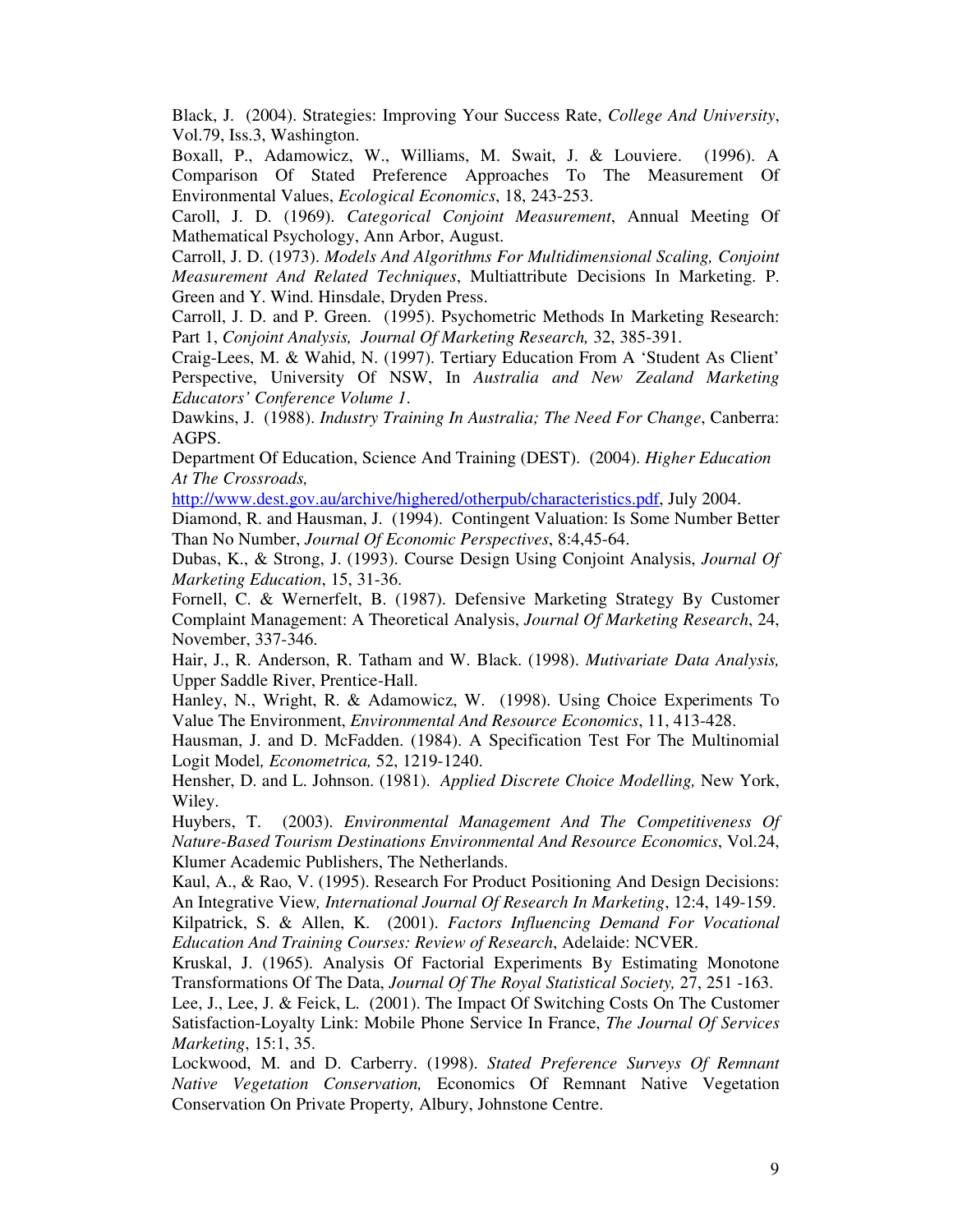Louviere, J. & Hensher, D. (1982). On The Design And Analysis Of Simulated Choice Or Allocation Experiments In Travel Choice Modelling, *Transportation Research Record,* 890, 11-17.

Louviere, J. and G. Woodworth. (1983). Design And Analysis Of Simulated Consumer Choice Allocation Experiments: Approach Based On Aggregate Data, *Journal Of Marketing Research*, 20, 350-367.

Luce, D. and J. Tukey. (1964). Simultaneous Conjoint Measurement: A New Type Of Fundamental Measurement, *Journal Of Mathematical Psychology* 1, 1-27.

Maglen, L. & Shaw, C. (1999). *Emerging Occupational Patterns In Australia In The Era Of Globalisation And Rapid Technological Change: Implications For Education And Training*, In C. Shah (Ed.), Working Paper, No. 21, Monash University, Melbourne.

McKenzie, P. (1999). *How To Make Lifelong Learning A Reality*, Melbourne: ACER.

Moogan, M., Baron, S., & Bainbridge, S. (2001). Timings And Trade-offs In The Marketing Of Higher Education Courses; A Conjoint Approach, *Marketing Intelligence And Planning, 19*:3, 179-187.

Morrison, M. And J. Bennett. (2000). Choice Modelling, Non-Use Values And Benefit Transfer*, Economic Analysis And Policy*, 30:1, 13-32.

Morrison, M. And J. Bennett. (2000). Choice Modelling, Non-Use Values And Benefit Transfer*, Economic Analysis And Policy*, 30:1, 13-32.

Murdock University. (1997). *Office Of Policy And Planning: Strategic And Quality Improvement Plan,* www.planning.murdoch.edu/sqip/1997/factors.html, May 29<sup>th</sup> 2004.

Opaluch, J., Swallow, S., Weaver, T., Wessells, W. & Wichelns, D. (1993). Evaluating Impacts From Noxious Facilities: Including Public Preferences In Current Siting Mechanisms, *Journal Of Environmental Economics And Management*, 24, 41- 59.

Peters, J. (1988). Construct Validity: A Review Of Basic Issues And Marketing Practices, *Journal Of Marketing Research*, 18, 133-134.

Reichheld, F. & Sasser, W. (1990). Zero Defections: Quality Comes To Services, *Harvard Business Review*, 68:5, 105-111.

Rolfe, J. & Bennett, J. (1996). Valuing International Rainforests: A Choice Modelling Approach, *Paper Presented At The 40 th Annual Conference Of The Australian Society Of Agricultural Economics*, Melbourne.

Roskam, E. (1968). *Metric Analysis Of Ordinal Data in Psychology*. Netherlands, Vam Voorschoten.

Samier, E. (2000). Public Administration Mentorship: Conceptual And Pragmatic Considerations*, Journal Of Educational Administration*, 38:1, 83-101.

Shapiro, C. & Varian, H. (1999). Information Rules, *Harvard Business School Press*, United States Of America.

Shaw, C., Fischer, J. & Burke, G. (2001). *Information On Future Jobs And Skills*, Melbourne: CEET.

Soutar, G., & Turner, J. (2002). Students' Preferences for University: A Conjoint Analysis, *The International Journal Of Educational Management,* 16:1, 40-45.

Tarasewich, P. & Nair, S. (2000). Course Design Using Instructor And Student Preferences, *The Journal Of Business And Economic Studies,* 6:2, 40-54.

Wittink, D., Vriens, M. & Burhenne, W. (1994). Commercial Use Of Conjoint Analysis In Europe: Results And Critical Reflections, *International Journal Of Research In Marketing*, 11, 41-52.